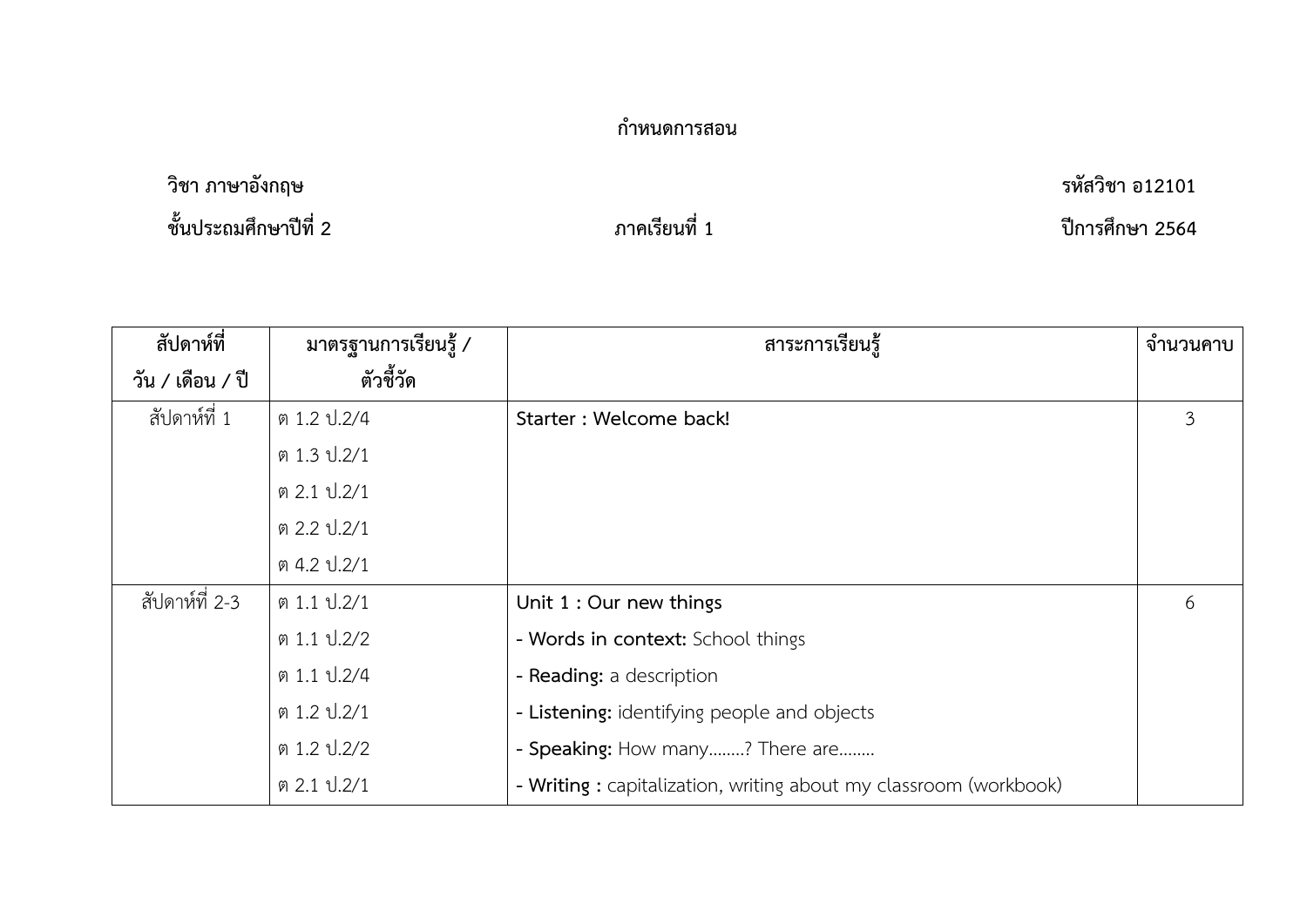|                | ต 2.2 ป. 2/1   |                                                                      |   |
|----------------|----------------|----------------------------------------------------------------------|---|
|                | ต 4.1 ป.2/1    |                                                                      |   |
|                | ต 4.2 ป. 2/1   |                                                                      |   |
| สัปดาห์ที่ 4-5 | ต 1.1 ป.2/1    | Unit 2 : They're happy now!                                          | 6 |
|                | ต 1.1 ป.2/2    | - Words in context: Feelings                                         |   |
|                | ต 1.1 ป.2/4    | - Reading: A poem: "My feelings"                                     |   |
|                | ต 1.2 ป.2/1    | - Listening: identifying feelings                                    |   |
|                | ต 1.2 ป.2/2    | - Speaking: Is he sad? No, he isn't. He's                            |   |
|                | ต 2.1 ป.2/1    | - Writing focus: long and short forms, writing about my feelings     |   |
|                | ต 2.2 ป.2/1    | (workbook)                                                           |   |
|                | ต 4.1 ป.2/1    |                                                                      |   |
|                | ต 4.2 ป. $2/1$ |                                                                      |   |
| สัปดาห์ที่ 6-7 | ต 1.1 ป.2/1    | Unit 3 : I can ride a bike!                                          | 6 |
|                | ต 1.1 ป.2/2    | - Words in context: Outdoor activities                               |   |
|                | ต 1.1 ป.2/4    | - Reading: information on a web page                                 |   |
|                | ต 1.2 ป.2/1    | - Listening: identifying outdoor toys                                |   |
|                | ต 1.3 ป.2/1    | - Speaking: Where's the skateboard? It's in front of the table.      |   |
|                | ต 2.1 ป.2/1    | - Writing focus: using a / an, writing about what I can and can't do |   |
|                | ต 2.2 ป.2/1    | (workbook)                                                           |   |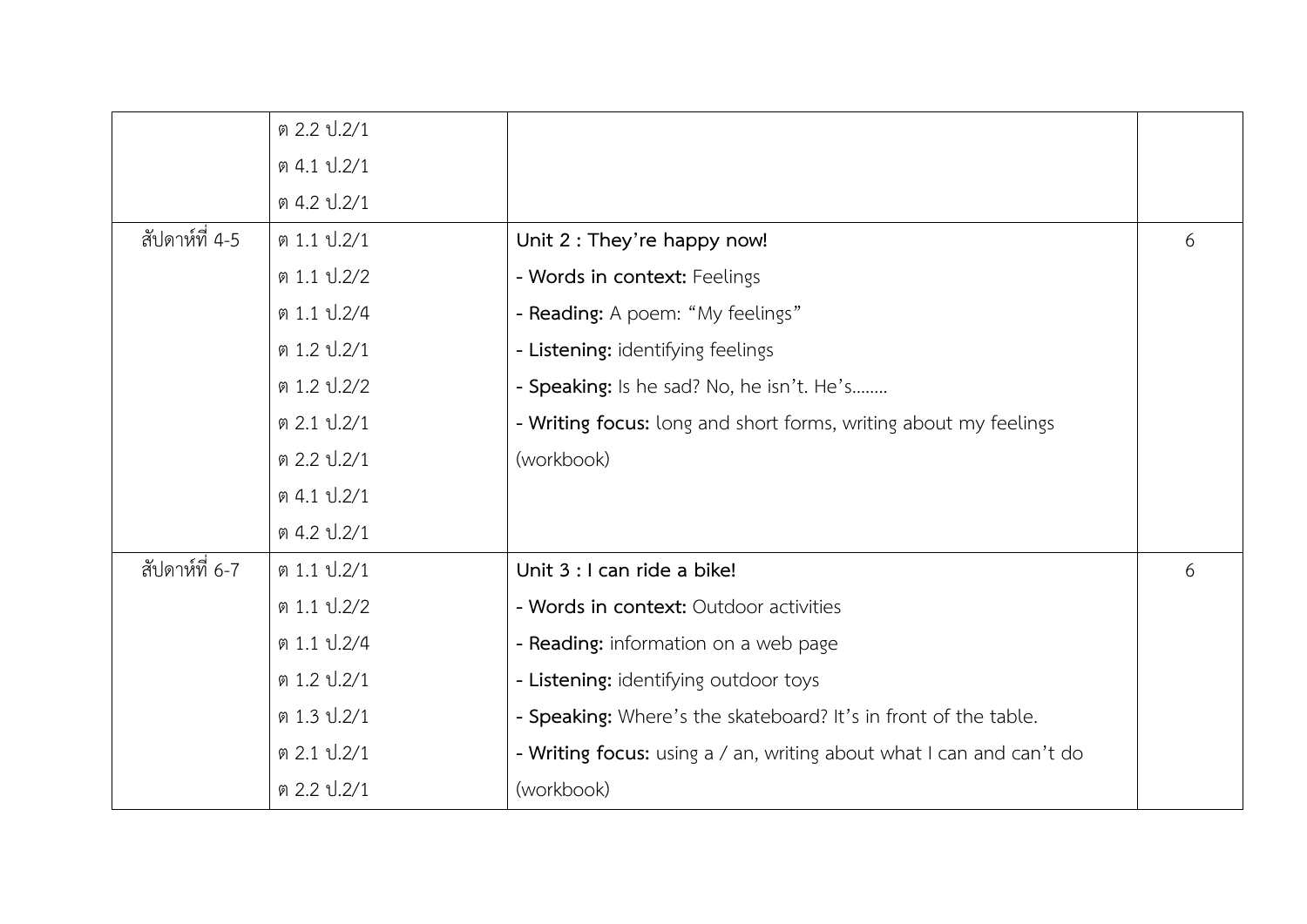|                  | ต 4.2 ป. 2/1 |                                                                        |   |
|------------------|--------------|------------------------------------------------------------------------|---|
| สัปดาห์ที่ 8-9   | ต 1.1 ป.2/1  | Unit 4 : Have you got a milkshake?                                     | 6 |
|                  | ต 1.1 ป.2/2  | - Words in context: Food, Number 20 - 100                              |   |
|                  | ต 1.1 ป.2/4  | - Reading: a caption story                                             |   |
|                  | ต 1.2 ป.2/1  | - Listening: identifying which food items are available                |   |
|                  | ต 1.2 ป.2/3  | - Speaking: Have you got apples? Yes, we have.                         |   |
|                  | ต 1.3 ป.2/1  | - Writing focus: question marks and full stops, writing about my lunch |   |
|                  | ต 2.1 ป.2/1  | (workbook)                                                             |   |
|                  | ต 2.2 ป.2/1  |                                                                        |   |
|                  | ต 4.2 ป.2/1  |                                                                        |   |
| สัปดาห์ที่ 10-11 | ต 1.1 ป.2/2  | Unit 5 : We've got English!                                            | 6 |
|                  | ต 1.1 ป.2/4  | - Words in context: School subjects, School rooms                      |   |
|                  | ต 1.2 ป.2/1  | - Reading: a description on a web page                                 |   |
|                  | ต 1.2 ป.2/3  | - Listening: identifying school rooms                                  |   |
|                  | ต 2.1 ป.2/1  | - Speaking: What have we got in the art room? We've got                |   |
|                  | ต 2.2 ป.2/1  | - Writing focus: capital letters, writing about my school subjects     |   |
|                  | ต 3.1 ป.2/1  | (workbook)                                                             |   |
|                  | ต 4.1 ป.2/1  |                                                                        |   |
|                  | ต 4.2 ป.2/1  |                                                                        |   |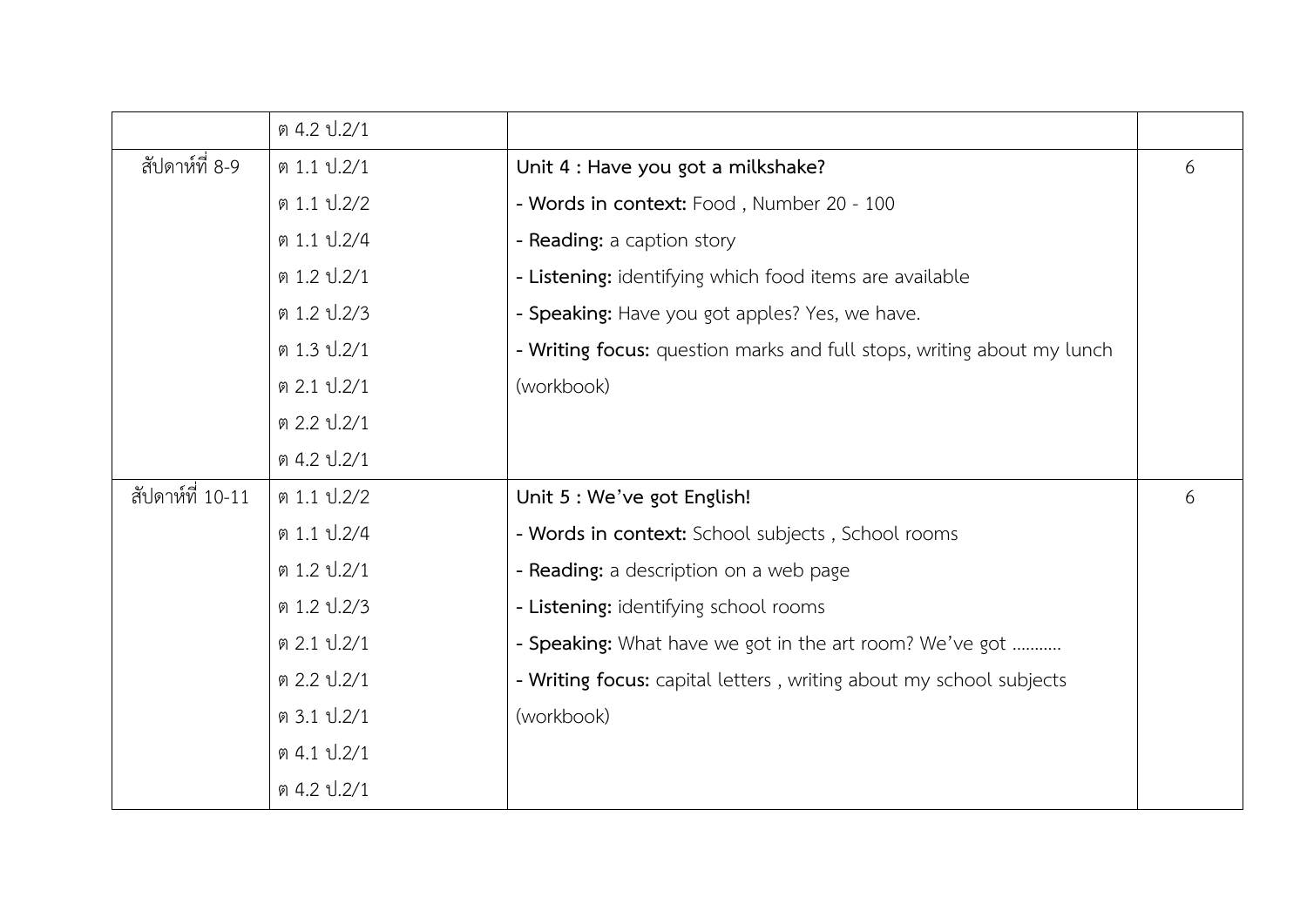| สัปดาห์ที่ 11-12 | ต 1.1 ป.2/2  | Unit 6 : Let's play after school!                                        | 6 |
|------------------|--------------|--------------------------------------------------------------------------|---|
|                  | ต 1.1 ป.2/4  | - Words in context: After-school activities                              |   |
|                  | ต 1.2 ป.2/1  | - Reading: information texts                                             |   |
|                  | ต 2.1 ป.2/1  | - Listening: identifying after-school activities                         |   |
|                  | ต 2.2 ป.2/1  | - Speaking: I read a book. I don't ride a bike.                          |   |
|                  | ต 4.2 ป.2/1  | - Writing focus: verb, writing about what I do after school (workbook)   |   |
| สัปดาห์ที่ 13-14 | ต 1.1 ป.2/1  | Unit 7 : Let's buy presents!                                             | 6 |
|                  | ต 1.1 ป.2/2  | - Words in context: Special days                                         |   |
|                  | ต 1.1 ป.2/4  | - Reading: instructions on making a card                                 |   |
|                  | ต 1.2 ป.2/1  | - Listening: identifying suitable presents for people according to their |   |
|                  | ต 1.2 ป.2/3  | preferences                                                              |   |
|                  | ต 1.2 ป.2/4  | - Speaking: What does he like? He lies tennis.                           |   |
|                  | ต 2.1 ป.2/1  | - Writing focus: long and short forms, writing about presents for my     |   |
|                  | ต 2.1 ป.2/2  | mum (workbook)                                                           |   |
|                  | ต 2.2 ป.2/1  |                                                                          |   |
|                  | ต 4.2 ป.2/1  |                                                                          |   |
| สัปดาห์ที่ 15-16 | ต 1.1 ป.2/1  | Unit 8 : What's the times?                                               | 6 |
|                  | ต 1.1 ป.2/2  | - Words in context: Everyday activities, Times of the day                |   |
|                  | ต 1.1 ป. 2/4 | - Reading: information texts                                             |   |